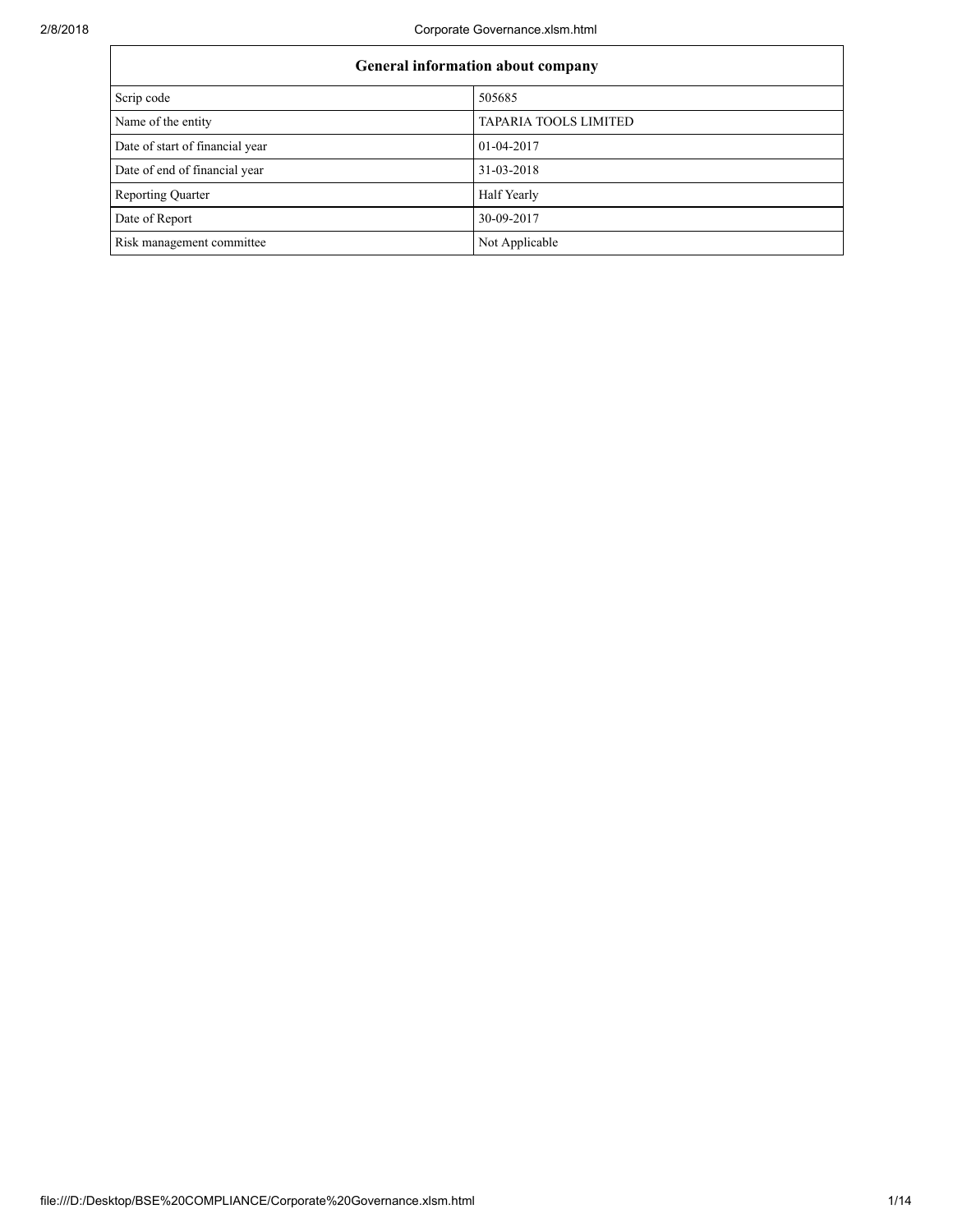|                | <b>Annexure I</b>                                                                                                                                                                                                                                                                                                                                                                                                                                        |                                                          |  |          |                                                       |                                                                                                                                                                                     |                                                                                                                                                                                                            |            |  |    |                                                                                      |                |                |                              |
|----------------|----------------------------------------------------------------------------------------------------------------------------------------------------------------------------------------------------------------------------------------------------------------------------------------------------------------------------------------------------------------------------------------------------------------------------------------------------------|----------------------------------------------------------|--|----------|-------------------------------------------------------|-------------------------------------------------------------------------------------------------------------------------------------------------------------------------------------|------------------------------------------------------------------------------------------------------------------------------------------------------------------------------------------------------------|------------|--|----|--------------------------------------------------------------------------------------|----------------|----------------|------------------------------|
|                |                                                                                                                                                                                                                                                                                                                                                                                                                                                          |                                                          |  |          |                                                       |                                                                                                                                                                                     |                                                                                                                                                                                                            |            |  |    | Annexure I to be submitted by listed entity on quarterly basis                       |                |                |                              |
|                | I. Composition of Board of Directors                                                                                                                                                                                                                                                                                                                                                                                                                     |                                                          |  |          |                                                       |                                                                                                                                                                                     |                                                                                                                                                                                                            |            |  |    |                                                                                      |                |                |                              |
|                | Disclosure of notes on composition of board of directors explanatory                                                                                                                                                                                                                                                                                                                                                                                     |                                                          |  |          |                                                       |                                                                                                                                                                                     |                                                                                                                                                                                                            |            |  |    |                                                                                      |                |                |                              |
|                |                                                                                                                                                                                                                                                                                                                                                                                                                                                          |                                                          |  |          |                                                       |                                                                                                                                                                                     |                                                                                                                                                                                                            |            |  |    | Is there any change in information of board of directors compare to previous quarter | Yes            |                |                              |
| <b>Sr</b>      | No of<br>Directorship<br>in listed<br>entities<br>Tenure<br>Date of<br>Title<br>$\sigma$ f<br>including<br>Category<br>Name of the<br>appointment<br>Date of<br>(Mr<br>Category 1<br>Category 2<br><b>DIN</b><br>3 of<br>PAN<br>director<br>this listed<br>of directors<br>Director<br>of directors<br>in the<br>cessation<br>entity (Refer<br>directors<br>(in<br>Ms)<br>current term<br>months)<br>Regulation<br>$25(1)$ of<br>Listing<br>Regulations) |                                                          |  |          |                                                       | Number<br>$\sigma$ f<br>memberships<br>in Audit/<br>Stakeholder<br>Committee(s)<br>including this<br>listed entity<br>(Refer<br>Regulation<br>$26(1)$ of<br>Listing<br>Regulations) | No of<br>post of<br>Chairperson<br>in Audit/<br>Stakeholder<br>Committee<br>held in listed<br>entities<br>including<br>this listed<br>entity (Refer<br>Regulation<br>$26(1)$ of<br>Listing<br>Regulations) | Notes      |  |    |                                                                                      |                |                |                              |
| 1              | Mr                                                                                                                                                                                                                                                                                                                                                                                                                                                       | <b>BHAGIRATH</b><br><b>BANSILAL</b><br>LADDA             |  | 01679989 | Non-<br>Executive -<br>Independent<br>Director        | Not<br>Applicable                                                                                                                                                                   |                                                                                                                                                                                                            | 24-09-2014 |  | 36 |                                                                                      | $\mathbf{1}$   | $\overline{0}$ | Textual<br>Information(2)    |
| $\overline{c}$ | Mr                                                                                                                                                                                                                                                                                                                                                                                                                                                       | <b>DEVIPRASAD</b><br>KANHAIYALAL<br><b>TAPARIA</b>       |  | 00126892 | Non-<br>Executive -<br>Non<br>Independent<br>Director | Not<br>Applicable                                                                                                                                                                   |                                                                                                                                                                                                            | 27-09-2017 |  |    |                                                                                      |                |                | Textual<br>Information(3)    |
| 3              | Mr                                                                                                                                                                                                                                                                                                                                                                                                                                                       | <b>GOVINDLAL</b><br><b>SAMDANI</b><br>MANASAWALA         |  | 01267114 | Non-<br>Executive -<br>Independent<br>Director        | Not<br>Applicable                                                                                                                                                                   |                                                                                                                                                                                                            | 24-09-2014 |  | 36 | $\overline{c}$                                                                       | $\overline{2}$ |                | Textual<br>Information $(4)$ |
| $\overline{4}$ | Mr                                                                                                                                                                                                                                                                                                                                                                                                                                                       | <b>HARNARAYAN</b><br><b>HANUMANBUX</b><br><b>TAPARIA</b> |  | 00126774 | Executive<br>Director                                 | Chairperson                                                                                                                                                                         |                                                                                                                                                                                                            | 17-09-2015 |  |    |                                                                                      | $\mathbf{1}$   | $\mathbf{0}$   | Textual<br>Information $(5)$ |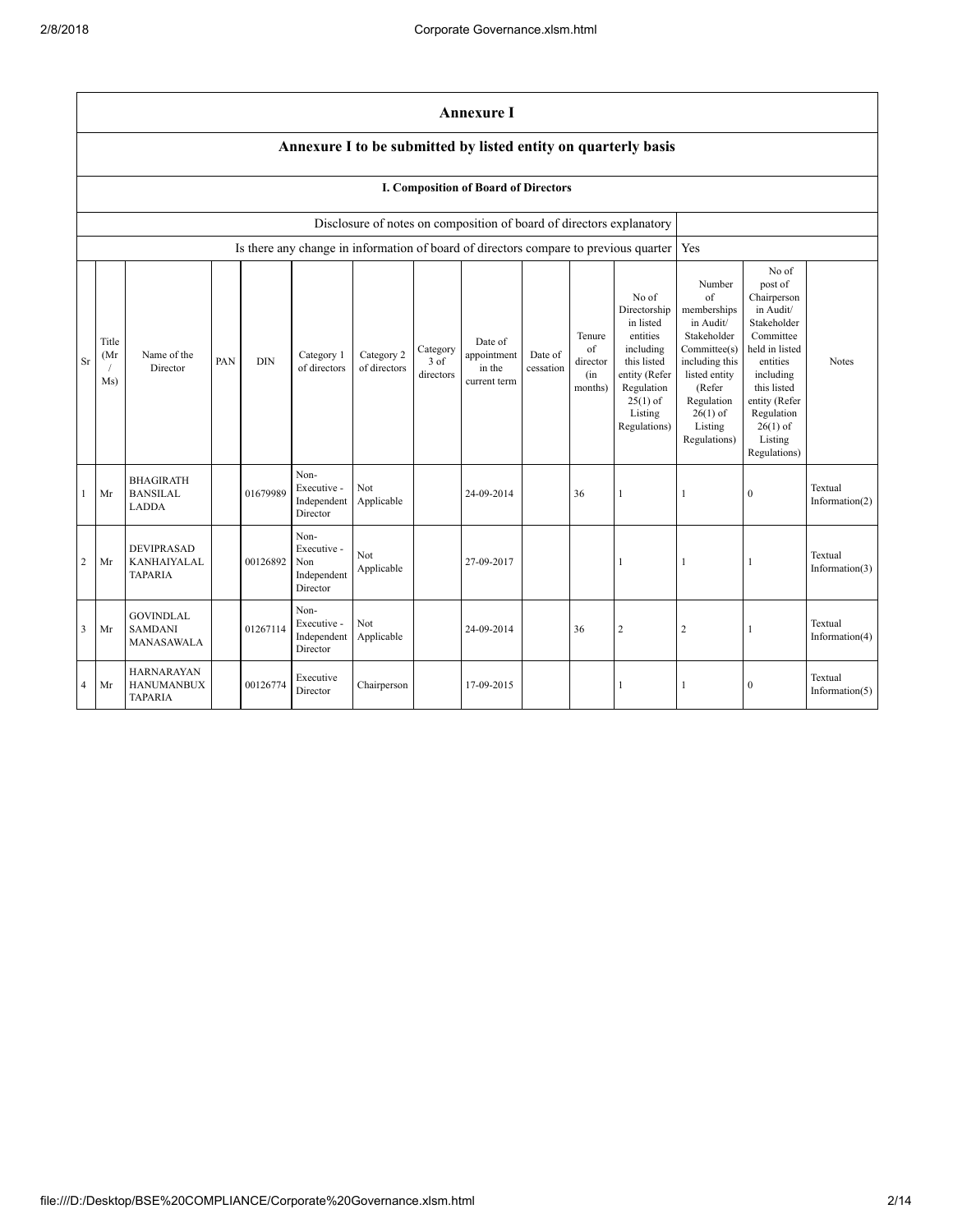|                | <b>Annexure I</b>                                              |                                                           |     |            |                                                       |                               |                                         |                                                  |                      |                                                    |                                                                                                                                                    |                                                                                                                                                                                     |                                                                                                                                                                                                            |                              |
|----------------|----------------------------------------------------------------|-----------------------------------------------------------|-----|------------|-------------------------------------------------------|-------------------------------|-----------------------------------------|--------------------------------------------------|----------------------|----------------------------------------------------|----------------------------------------------------------------------------------------------------------------------------------------------------|-------------------------------------------------------------------------------------------------------------------------------------------------------------------------------------|------------------------------------------------------------------------------------------------------------------------------------------------------------------------------------------------------------|------------------------------|
|                | Annexure I to be submitted by listed entity on quarterly basis |                                                           |     |            |                                                       |                               |                                         |                                                  |                      |                                                    |                                                                                                                                                    |                                                                                                                                                                                     |                                                                                                                                                                                                            |                              |
|                | I. Composition of Board of Directors                           |                                                           |     |            |                                                       |                               |                                         |                                                  |                      |                                                    |                                                                                                                                                    |                                                                                                                                                                                     |                                                                                                                                                                                                            |                              |
| <b>Sr</b>      | Title<br>(Mr)<br>$\prime$<br>Ms)                               | Name of the<br>Director                                   | PAN | <b>DIN</b> | Category 1<br>of directors                            | Category 2<br>of<br>directors | Category<br>$3 \text{ of}$<br>directors | Date of<br>appointment<br>in the<br>current term | Date of<br>cessation | Tenure<br>$\sigma$ f<br>director<br>(in<br>months) | No of<br>Directorship<br>in listed<br>entities<br>including<br>this listed<br>entity (Refer<br>Regulation<br>$25(1)$ of<br>Listing<br>Regulations) | Number<br>$\sigma$ f<br>memberships<br>in Audit/<br>Stakeholder<br>Committee(s)<br>including this<br>listed entity<br>(Refer<br>Regulation<br>$26(1)$ of<br>Listing<br>Regulations) | No of<br>post of<br>Chairperson<br>in Audit/<br>Stakeholder<br>Committee<br>held in listed<br>entities<br>including<br>this listed<br>entity (Refer<br>Regulation<br>$26(1)$ of<br>Listing<br>Regulations) | Notes                        |
| 5              | Mr                                                             | <b>JAYAKRISHNA</b><br><b>HANUMANBUX</b><br><b>TAPARIA</b> |     | 00126945   | Non-<br>Executive -<br>Non<br>Independent<br>Director | Not<br>Applicable             |                                         | 29-09-2015                                       |                      |                                                    | 1                                                                                                                                                  | $\overline{0}$                                                                                                                                                                      | $\mathbf{0}$                                                                                                                                                                                               | Textual<br>Information $(6)$ |
| 6              | Mr                                                             | MADHAVPRASAD<br><b>TAPARIA</b>                            |     | 00126971   | Non-<br>Executive -<br>Non<br>Independent<br>Director | Not<br>Applicable             |                                         | 29-09-2016                                       |                      |                                                    | $\mathbf{1}$                                                                                                                                       | $\overline{0}$                                                                                                                                                                      | $\mathbf{0}$                                                                                                                                                                                               | Textual<br>Information(7)    |
| $\overline{7}$ | Mr                                                             | <b>PRADYUMNA</b><br><b>NATVARLAL</b><br>SHAH              |     | 00096793   | Non-<br>Executive -<br>Independent<br>Director        | Not<br>Applicable             |                                         | 24-09-2014                                       |                      | 36                                                 | 3                                                                                                                                                  | $\overline{\mathbf{3}}$                                                                                                                                                             |                                                                                                                                                                                                            | Textual<br>Information(8)    |
| 8              | Mr                                                             | <b>RAJEEV</b><br><b>JUGALKISHOR</b><br><b>MUNDRA</b>      |     | 01352145   | Non-<br>Executive -<br>Independent<br>Director        | Not<br>Applicable             |                                         | 24-09-2014                                       |                      | 36                                                 | $\overline{c}$                                                                                                                                     | $\overline{2}$                                                                                                                                                                      | $\mathbf{0}$                                                                                                                                                                                               | Textual<br>Information(9)    |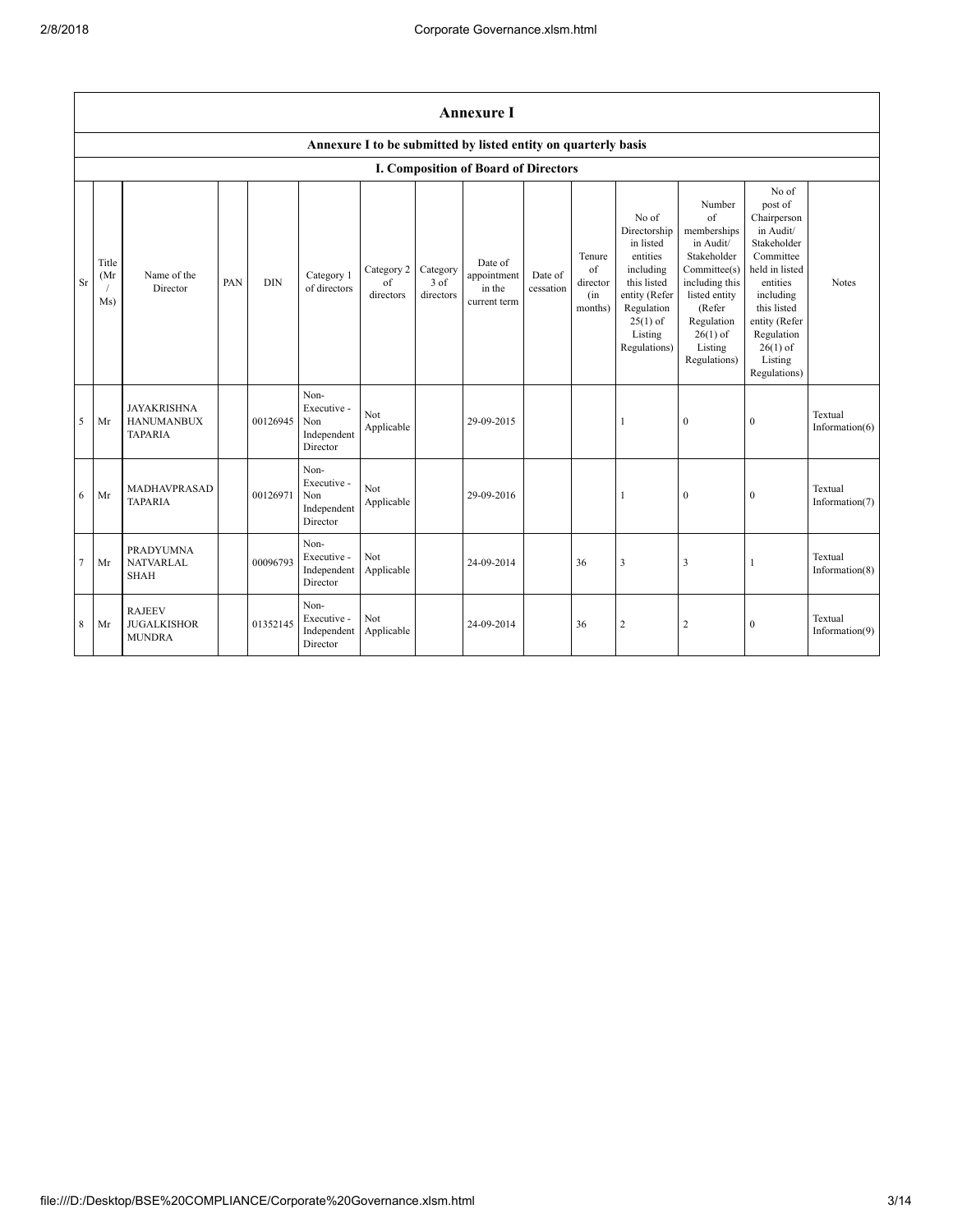|    | <b>Annexure I</b>                                              |                         |     |            |                                                       |                               |                                 |                                                  |                      |                                            |                                                                                                                                                    |                                                                                                                                                                             |                                                                                                                                                                                                            |                               |
|----|----------------------------------------------------------------|-------------------------|-----|------------|-------------------------------------------------------|-------------------------------|---------------------------------|--------------------------------------------------|----------------------|--------------------------------------------|----------------------------------------------------------------------------------------------------------------------------------------------------|-----------------------------------------------------------------------------------------------------------------------------------------------------------------------------|------------------------------------------------------------------------------------------------------------------------------------------------------------------------------------------------------------|-------------------------------|
|    | Annexure I to be submitted by listed entity on quarterly basis |                         |     |            |                                                       |                               |                                 |                                                  |                      |                                            |                                                                                                                                                    |                                                                                                                                                                             |                                                                                                                                                                                                            |                               |
|    | I. Composition of Board of Directors                           |                         |     |            |                                                       |                               |                                 |                                                  |                      |                                            |                                                                                                                                                    |                                                                                                                                                                             |                                                                                                                                                                                                            |                               |
| Sr | Title<br>(Mr<br>Ms)                                            | Name of the Director    | PAN | <b>DIN</b> | Category 1<br>of directors                            | Category 2<br>of<br>directors | Category<br>$3$ of<br>directors | Date of<br>appointment<br>in the<br>current term | Date of<br>cessation | Tenure<br>of<br>director<br>(in<br>months) | No of<br>Directorship<br>in listed<br>entities<br>including<br>this listed<br>entity (Refer<br>Regulation<br>$25(1)$ of<br>Listing<br>Regulations) | Number<br>of<br>memberships<br>in Audit/<br>Stakeholder<br>Committee(s)<br>including this<br>listed entity<br>(Refer<br>Regulation<br>$26(1)$ of<br>Listing<br>Regulations) | No of<br>post of<br>Chairperson<br>in Audit/<br>Stakeholder<br>Committee<br>held in listed<br>entities<br>including<br>this listed<br>entity (Refer<br>Regulation<br>$26(1)$ of<br>Listing<br>Regulations) | Notes                         |
| 9  | Mr                                                             | SIVARAMAKRISHNAN        |     | 06436717   | Executive<br>Director                                 | Not<br>Applicable             |                                 | 03-11-2012                                       |                      |                                            | 1                                                                                                                                                  | -1                                                                                                                                                                          | $\mathbf{0}$                                                                                                                                                                                               | Textual<br>Information $(10)$ |
|    | $10$ Mr                                                        | <b>VIRENDRAA BANGUR</b> |     | 00237043   | Non-<br>Executive -<br>Non<br>Independent<br>Director | Not<br>Applicable             |                                 | 27-09-2017                                       |                      |                                            | $\overline{c}$                                                                                                                                     | -1                                                                                                                                                                          | 1                                                                                                                                                                                                          | Textual<br>Information(11)    |
| 11 | Mrs                                                            | DISHA WADHWANI          |     | 06980759   | Non-<br>Executive -<br>Independent<br>Director        | Not<br>Applicable             |                                 | 29-09-2015                                       |                      | 24                                         | 1                                                                                                                                                  | $\boldsymbol{0}$                                                                                                                                                            | $\boldsymbol{0}$                                                                                                                                                                                           | Textual<br>Information(12)    |
|    | 12 Mrs                                                         | PREMLATA PUROHIT        |     | 07846020   | Non-<br>Executive -<br>Independent<br>Director        | Not<br>Applicable             |                                 | 27-09-2017                                       |                      | 3                                          | 1                                                                                                                                                  | $\boldsymbol{0}$                                                                                                                                                            | $\mathbf{0}$                                                                                                                                                                                               | Textual<br>Information $(13)$ |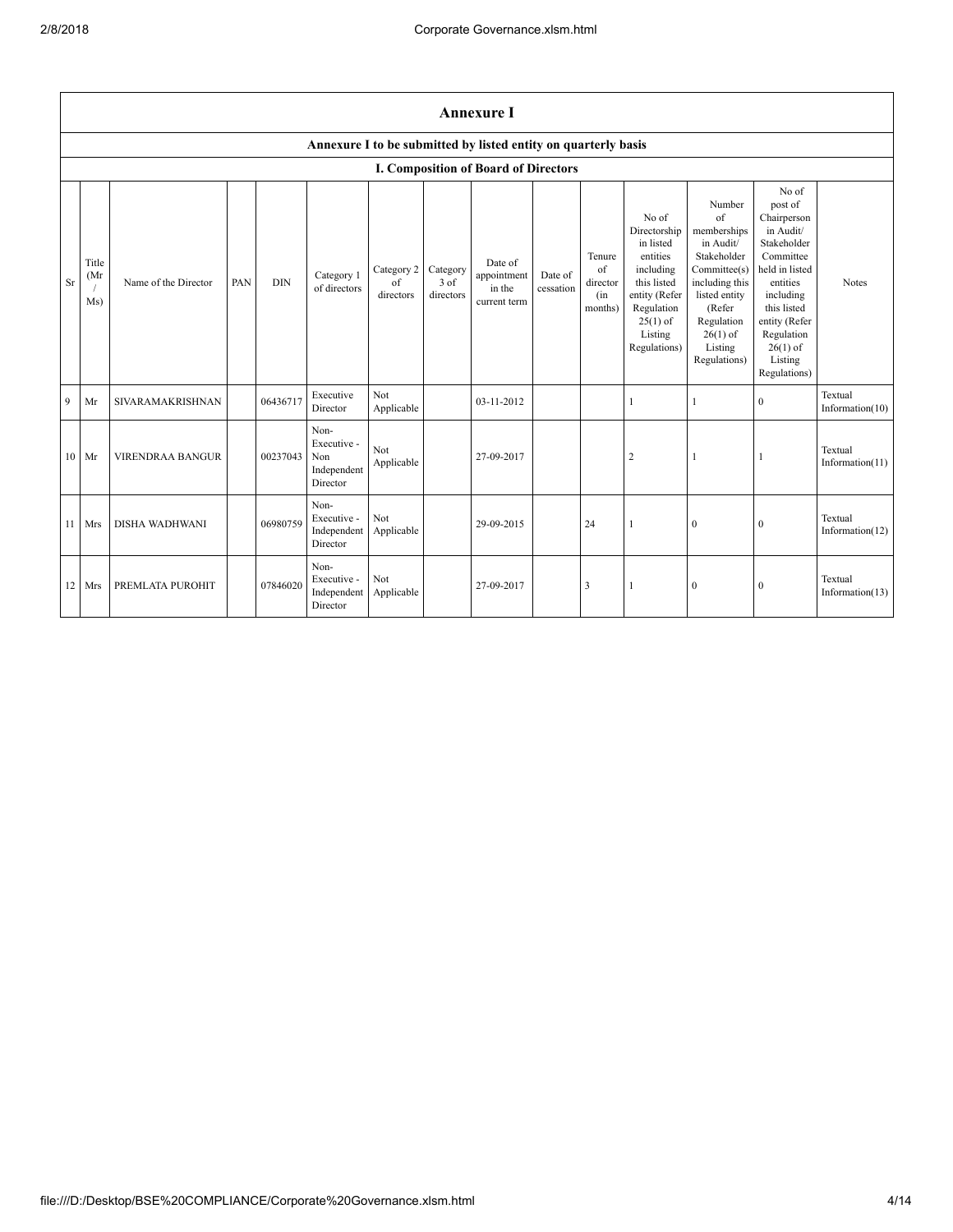| <b>Text Block</b>       |                                                          |  |  |  |  |  |
|-------------------------|----------------------------------------------------------|--|--|--|--|--|
| Textual Information(1)  | Director in previous and current quarter.                |  |  |  |  |  |
| Textual Information(2)  | Director in previous and reappointed in current quarter. |  |  |  |  |  |
| Textual Information(3)  | Director in previous and current quarter.                |  |  |  |  |  |
| Textual Information(4)  | Director in previous and current quarter.                |  |  |  |  |  |
| Textual Information(5)  | Director in previous and current quarter.                |  |  |  |  |  |
| Textual Information(6)  | Director in previous and current quarter.                |  |  |  |  |  |
| Textual Information(7)  | Director in previous and current quarter.                |  |  |  |  |  |
| Textual Information(8)  | Director in previous and current quarter.                |  |  |  |  |  |
| Textual Information(9)  | Director in previous and current quarter.                |  |  |  |  |  |
| Textual Information(10) | Director in previous and reappointed in current quarter. |  |  |  |  |  |
| Textual Information(11) | Director in previous and current quarter.                |  |  |  |  |  |
| Textual Information(12) | Director in previous and reappointed in current quarter. |  |  |  |  |  |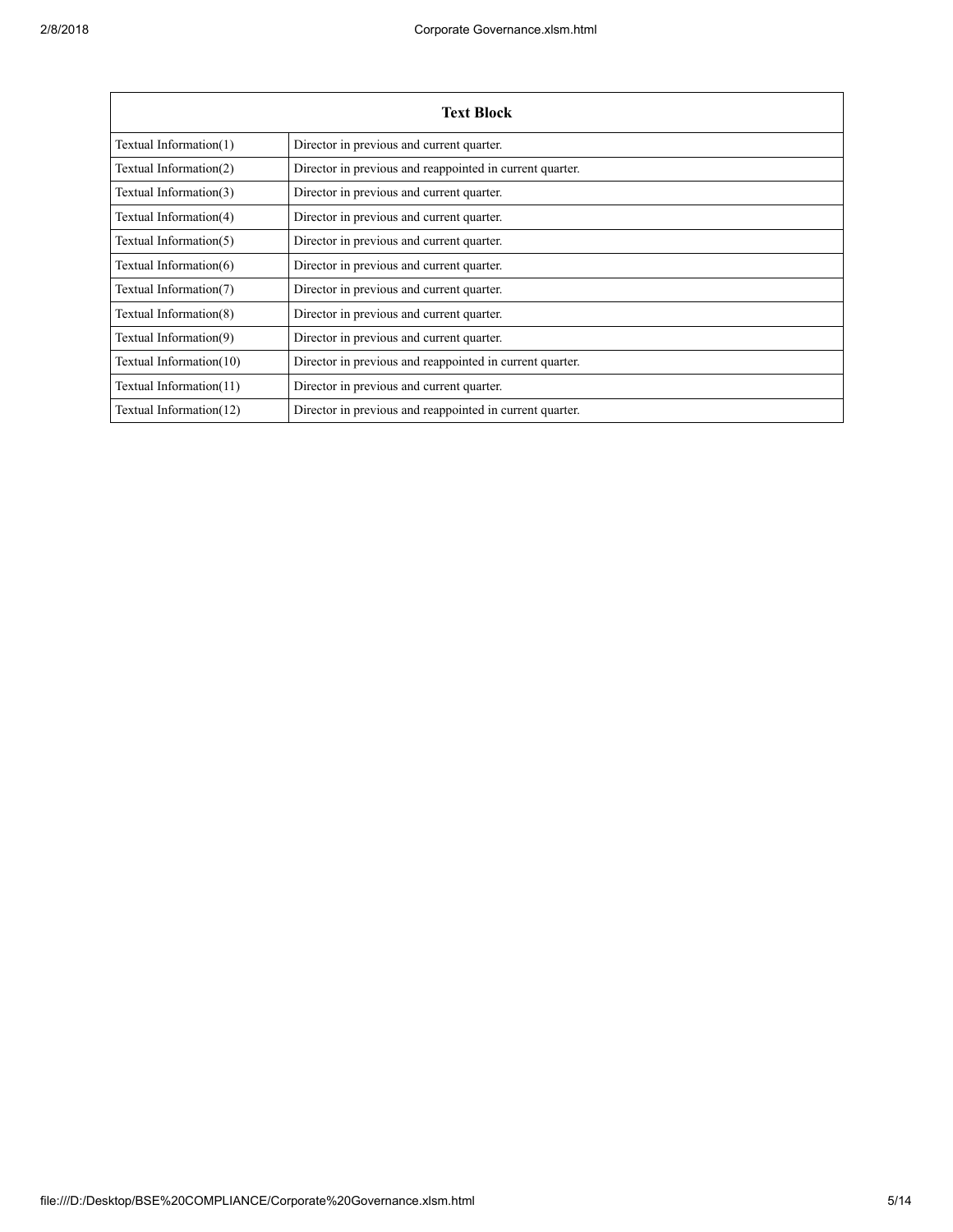|                | <b>Annexure 1</b>                                                            |                                               |                                                    |                            |                            |  |  |  |  |  |
|----------------|------------------------------------------------------------------------------|-----------------------------------------------|----------------------------------------------------|----------------------------|----------------------------|--|--|--|--|--|
|                | <b>II. Composition of Committees</b>                                         |                                               |                                                    |                            |                            |  |  |  |  |  |
|                | Disclosure of notes on composition of committees explanatory                 |                                               |                                                    |                            |                            |  |  |  |  |  |
|                | Is there any change in information of committees compare to previous quarter | Yes                                           |                                                    |                            |                            |  |  |  |  |  |
| <b>Sr</b>      | Name Of Committee                                                            | Name of Committee members                     | Category 1 of directors                            | Category 2 of<br>directors | Name of other<br>committee |  |  |  |  |  |
| $\mathbf{1}$   | Audit Committee                                                              | <b>GOVINDLAL SAMDANI</b><br><b>MANASAWALA</b> | Non-Executive - Independent<br>Director            | Chairperson                |                            |  |  |  |  |  |
| $\overline{2}$ | Audit Committee                                                              | <b>BHAGIRATH BANSILAL</b><br><b>LADDA</b>     | Non-Executive - Independent<br>Director            | Member                     |                            |  |  |  |  |  |
| 3              | Audit Committee                                                              | PRADYUMNA NATVARLAL<br><b>SHAH</b>            | Non-Executive - Independent<br>Director            | Member                     |                            |  |  |  |  |  |
| 4              | Audit Committee                                                              | <b>RAJEEV JUGALKISHOR</b><br><b>MUNDRA</b>    | Non-Executive - Independent<br>Director            | Member                     |                            |  |  |  |  |  |
| 5              | Nomination and<br>remuneration committee                                     | <b>GOVINDLAL SAMDANI</b><br><b>MANASAWALA</b> | Non-Executive - Independent<br>Director            | Chairperson                |                            |  |  |  |  |  |
| 6              | Nomination and<br>remuneration committee                                     | <b>BHAGIRATH BANSILAL</b><br><b>LADDA</b>     | Non-Executive - Independent<br>Director            | Member                     |                            |  |  |  |  |  |
| $\overline{7}$ | Nomination and<br>remuneration committee                                     | PRADYUMNA NATVARLAL<br><b>SHAH</b>            | Non-Executive - Independent<br>Director            | Member                     |                            |  |  |  |  |  |
| 8              | Nomination and<br>remuneration committee                                     | <b>RAJEEV JUGALKISHOR</b><br><b>MUNDRA</b>    | Non-Executive - Independent<br>Director            | Member                     |                            |  |  |  |  |  |
| 9              | Stakeholders Relationship<br>Committee                                       | <b>DEVIPRASAD</b><br>KANHAIYALAL TAPARIA      | Non-Executive - Non<br><b>Independent Director</b> | Chairperson                |                            |  |  |  |  |  |
| 10             | Stakeholders Relationship<br>Committee                                       | <b>HARNARAYAN</b><br>HANUMANBUX TAPARIA       | <b>Executive Director</b>                          | Member                     |                            |  |  |  |  |  |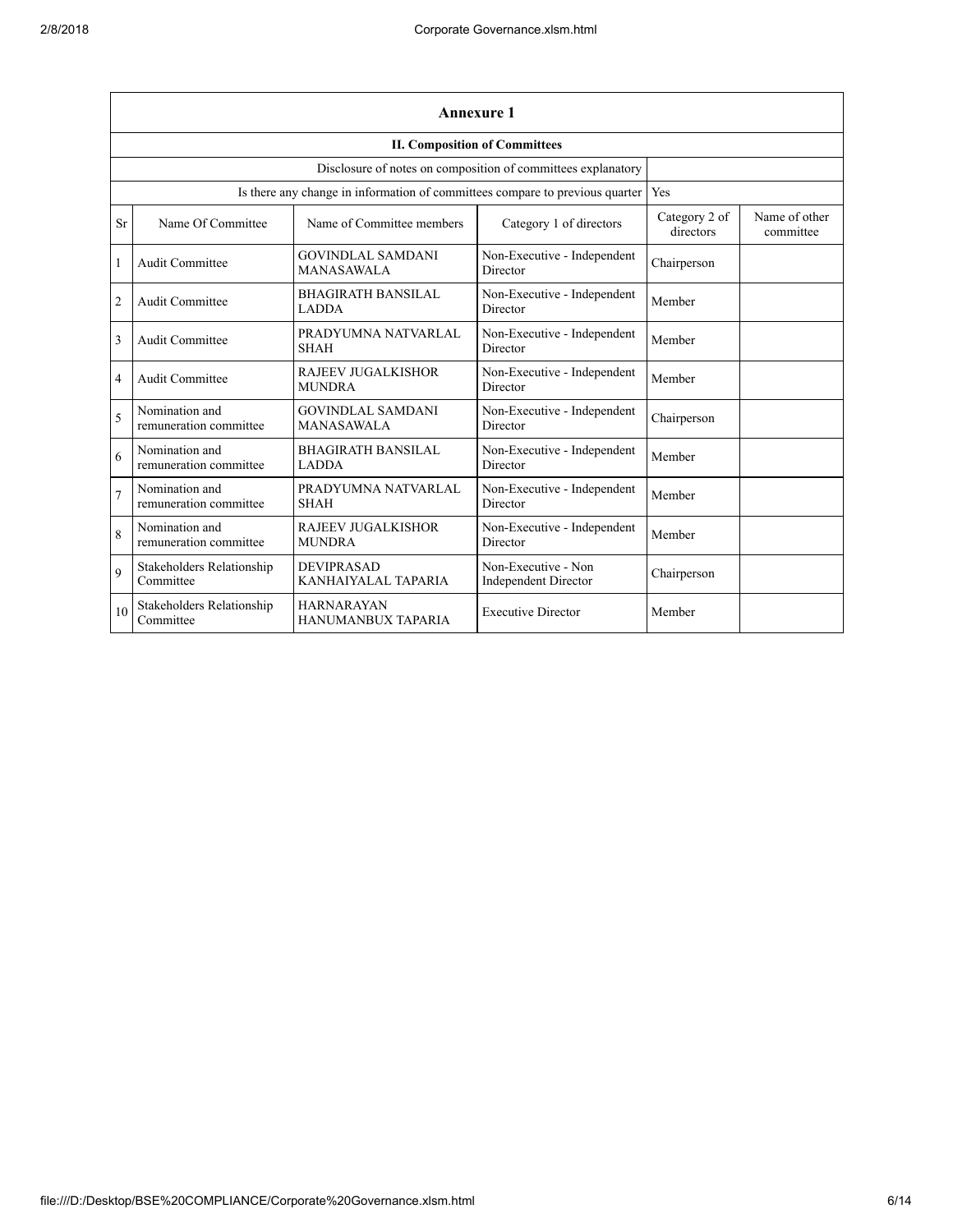|    | Annexure 1                                          |                                           |                                             |                            |                            |  |  |  |  |  |
|----|-----------------------------------------------------|-------------------------------------------|---------------------------------------------|----------------------------|----------------------------|--|--|--|--|--|
|    | <b>II. Composition of Committees</b>                |                                           |                                             |                            |                            |  |  |  |  |  |
| Sr | Name Of Committee                                   | Name of Committee members                 | Category 1 of directors                     | Category 2 of<br>directors | Name of other<br>committee |  |  |  |  |  |
| 11 | Stakeholders Relationship<br>Committee              | <b>SIVARAMAKRISHNAN</b>                   | <b>Executive Director</b>                   | Member                     |                            |  |  |  |  |  |
| 12 | Corporate Social<br>Responsibility Committee        | <b>HARNARAYAN</b><br>HANUMANBUX TAPARIA   | <b>Executive Director</b>                   | Chairperson                |                            |  |  |  |  |  |
| 13 | Corporate Social<br><b>Responsibility Committee</b> | <b>DEVIPRASAD</b><br>KANHAIYALAL TAPARIA  | Non-Executive - Non<br>Independent Director | Member                     |                            |  |  |  |  |  |
| 14 | Corporate Social<br>Responsibility Committee        | <b>BHAGIRATH BANSILAL</b><br><b>LADDA</b> | Non-Executive - Independent<br>Director     | Member                     |                            |  |  |  |  |  |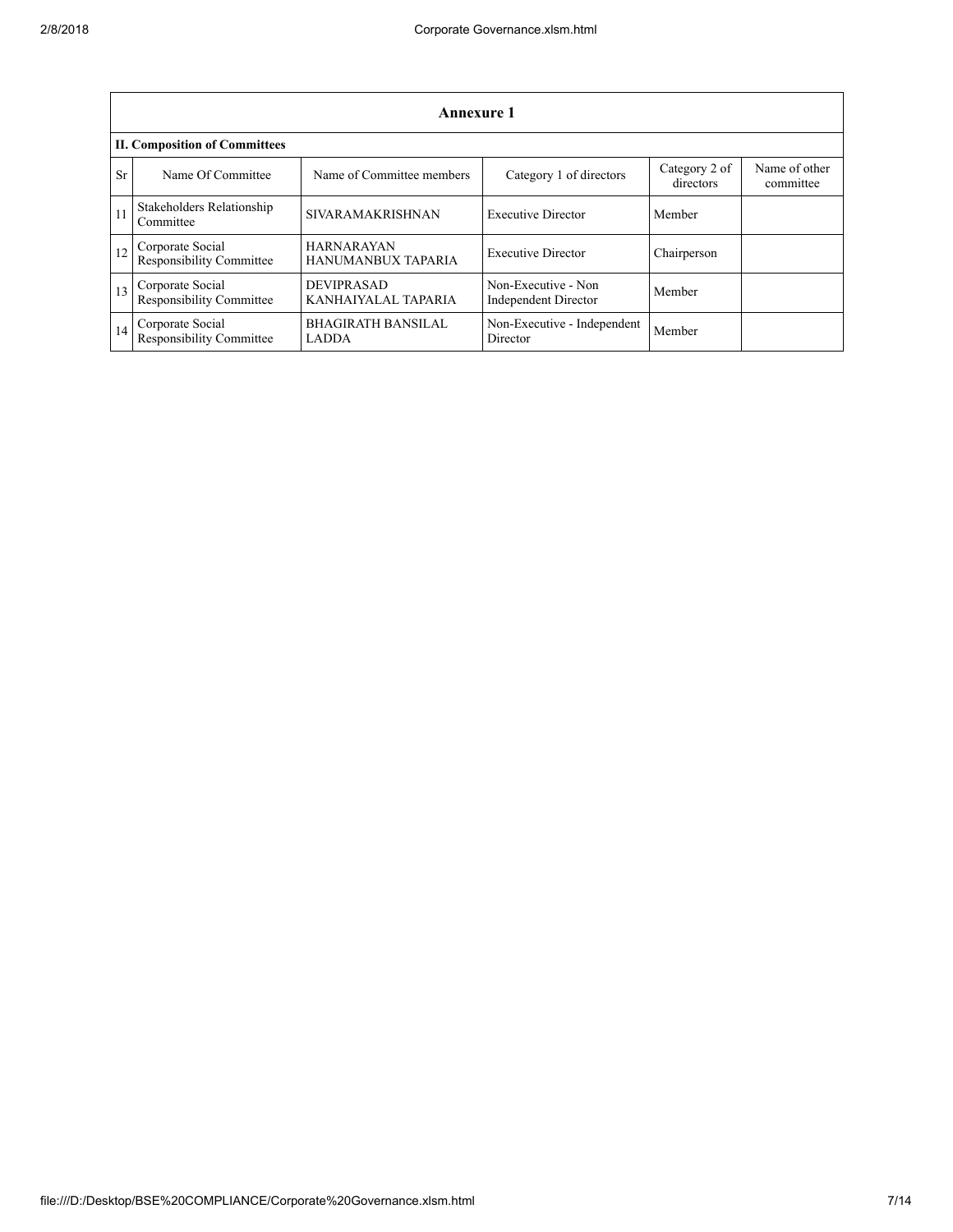|                | Annexure 1                                                       |                                                         |                                                                |  |  |  |  |  |  |
|----------------|------------------------------------------------------------------|---------------------------------------------------------|----------------------------------------------------------------|--|--|--|--|--|--|
|                | <b>Annexure 1</b>                                                |                                                         |                                                                |  |  |  |  |  |  |
|                | <b>III. Meeting of Board of Directors</b>                        |                                                         |                                                                |  |  |  |  |  |  |
|                | Disclosure of notes on meeting of board of directors explanatory |                                                         |                                                                |  |  |  |  |  |  |
| <b>Sr</b>      | $Date(s)$ of meeting (if any) in the<br>previous quarter         | $Date(s)$ of meeting (if any) in the<br>current quarter | Maximum gap between any two consecutive (in<br>number of days) |  |  |  |  |  |  |
| $\mathbf{1}$   | 05-05-2017                                                       |                                                         |                                                                |  |  |  |  |  |  |
| $\overline{2}$ | 26-05-2017                                                       |                                                         | 20                                                             |  |  |  |  |  |  |
| $\overline{3}$ | 27-06-2017                                                       |                                                         | 31                                                             |  |  |  |  |  |  |
| $\overline{4}$ |                                                                  | 11-08-2017                                              | 44                                                             |  |  |  |  |  |  |
| 5              |                                                                  | 13-09-2017                                              | 32                                                             |  |  |  |  |  |  |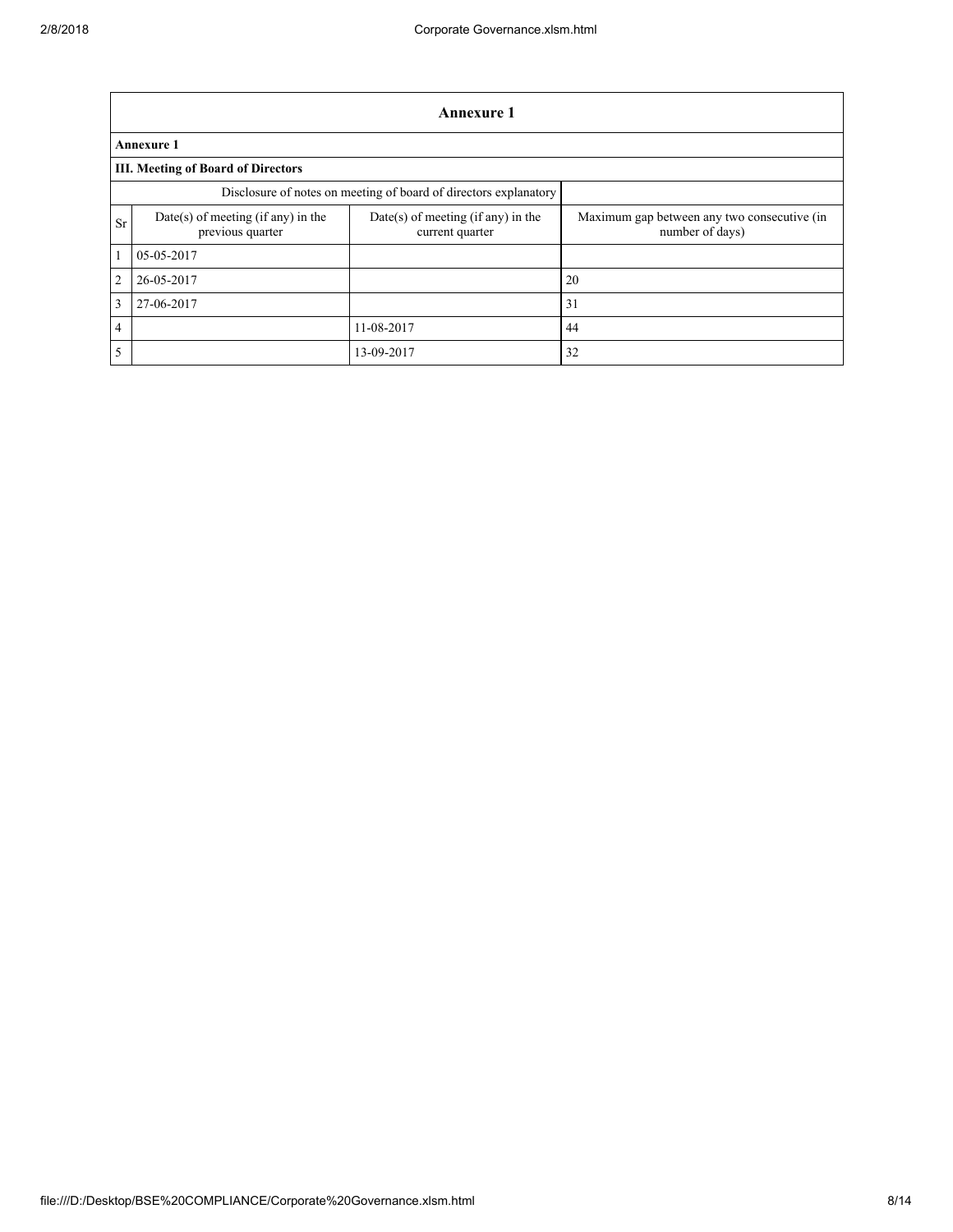|                | <b>Annexure 1</b>                                        |                                                                     |                                                     |                                           |                                                                   |                                                                               |                               |  |  |  |
|----------------|----------------------------------------------------------|---------------------------------------------------------------------|-----------------------------------------------------|-------------------------------------------|-------------------------------------------------------------------|-------------------------------------------------------------------------------|-------------------------------|--|--|--|
|                | <b>IV. Meeting of Committees</b>                         |                                                                     |                                                     |                                           |                                                                   |                                                                               |                               |  |  |  |
|                | Disclosure of notes on meeting of committees explanatory |                                                                     |                                                     |                                           |                                                                   |                                                                               |                               |  |  |  |
| <b>Sr</b>      | Name of<br>Committee                                     | $Date(s)$ of meeting<br>of the committee in<br>the relevant quarter | Whether<br>requirement of<br>Quorum met<br>(Yes/No) | Requirement<br>of Quorum<br>met (details) | Date(s) of meeting<br>of the committee in<br>the previous quarter | Maximum gap between<br>any two consecutive<br>meetings (in number of<br>days) | Name of<br>other<br>committee |  |  |  |
| $\vert$ 1      | Corporate<br>Social<br>Responsibility<br>Committee       | 11-08-2017                                                          | Yes                                                 |                                           |                                                                   | 201                                                                           |                               |  |  |  |
| $\overline{2}$ | Nomination<br>and<br>remuneration<br>committee           | 11-08-2017                                                          | Yes                                                 |                                           | 27-06-2017                                                        | 44                                                                            |                               |  |  |  |
| $\overline{3}$ | Audit<br>Committee                                       |                                                                     | Yes                                                 |                                           | 05-05-2017                                                        |                                                                               |                               |  |  |  |
| $\overline{4}$ | Audit<br>Committee                                       | 11-08-2017                                                          | Yes                                                 |                                           | 26-05-2017                                                        | 76                                                                            |                               |  |  |  |
| 5              | Audit<br>Committee                                       | 13-09-2017                                                          | Yes                                                 |                                           |                                                                   | 32                                                                            |                               |  |  |  |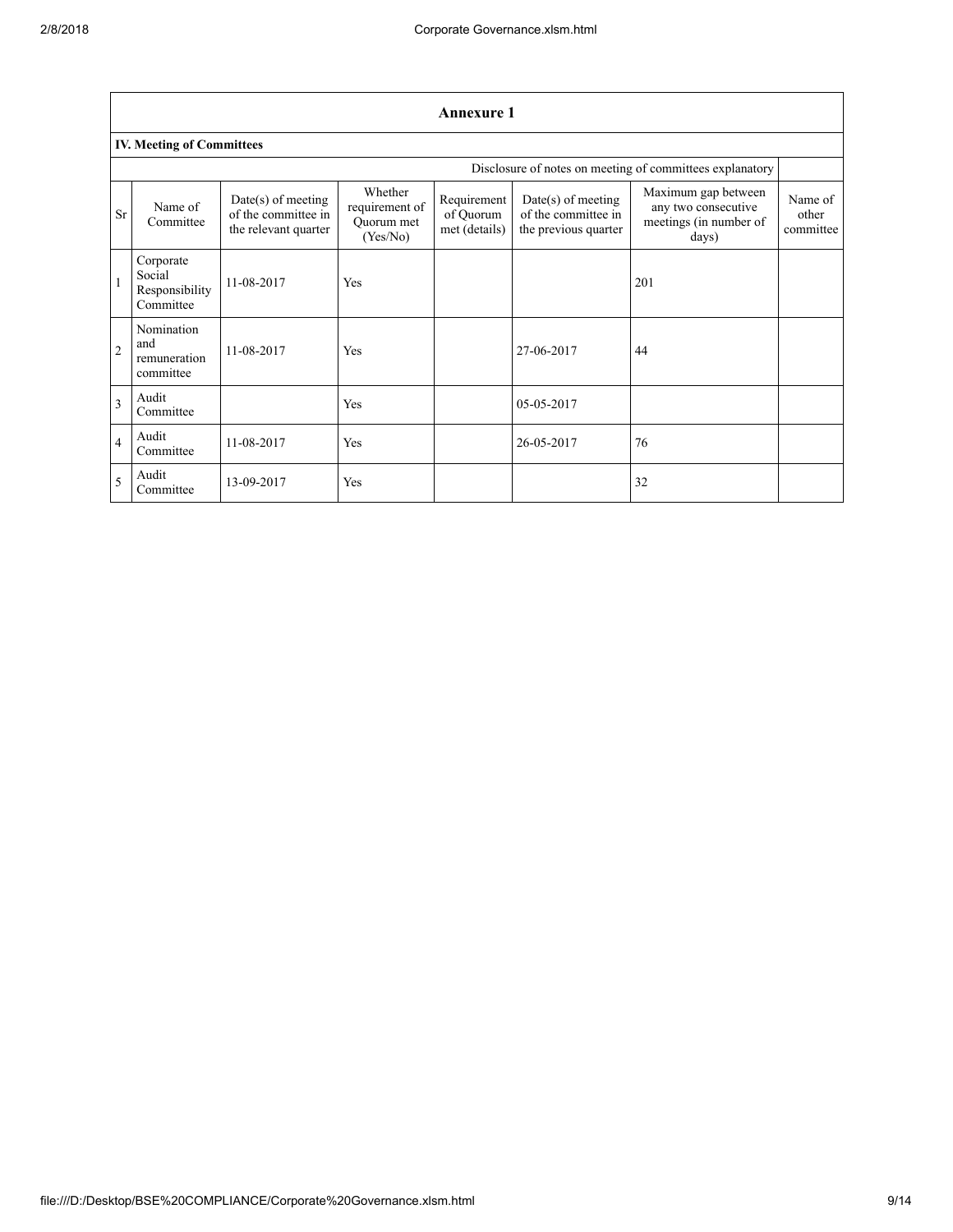|              | Annexure 1                                                                                                |                                  |                                                                    |  |  |  |  |  |
|--------------|-----------------------------------------------------------------------------------------------------------|----------------------------------|--------------------------------------------------------------------|--|--|--|--|--|
|              | <b>V. Related Party Transactions</b>                                                                      |                                  |                                                                    |  |  |  |  |  |
|              | Subject                                                                                                   | Compliance status<br>(Yes/No/NA) | If status is "No" details of non-<br>compliance may be given here. |  |  |  |  |  |
|              | Whether prior approval of audit committee obtained                                                        | <b>NA</b>                        |                                                                    |  |  |  |  |  |
| 2            | Whether shareholder approval obtained for material RPT                                                    | <b>NA</b>                        |                                                                    |  |  |  |  |  |
| $\mathbf{3}$ | Whether details of RPT entered into pursuant to omnibus approval<br>have been reviewed by Audit Committee | NA                               |                                                                    |  |  |  |  |  |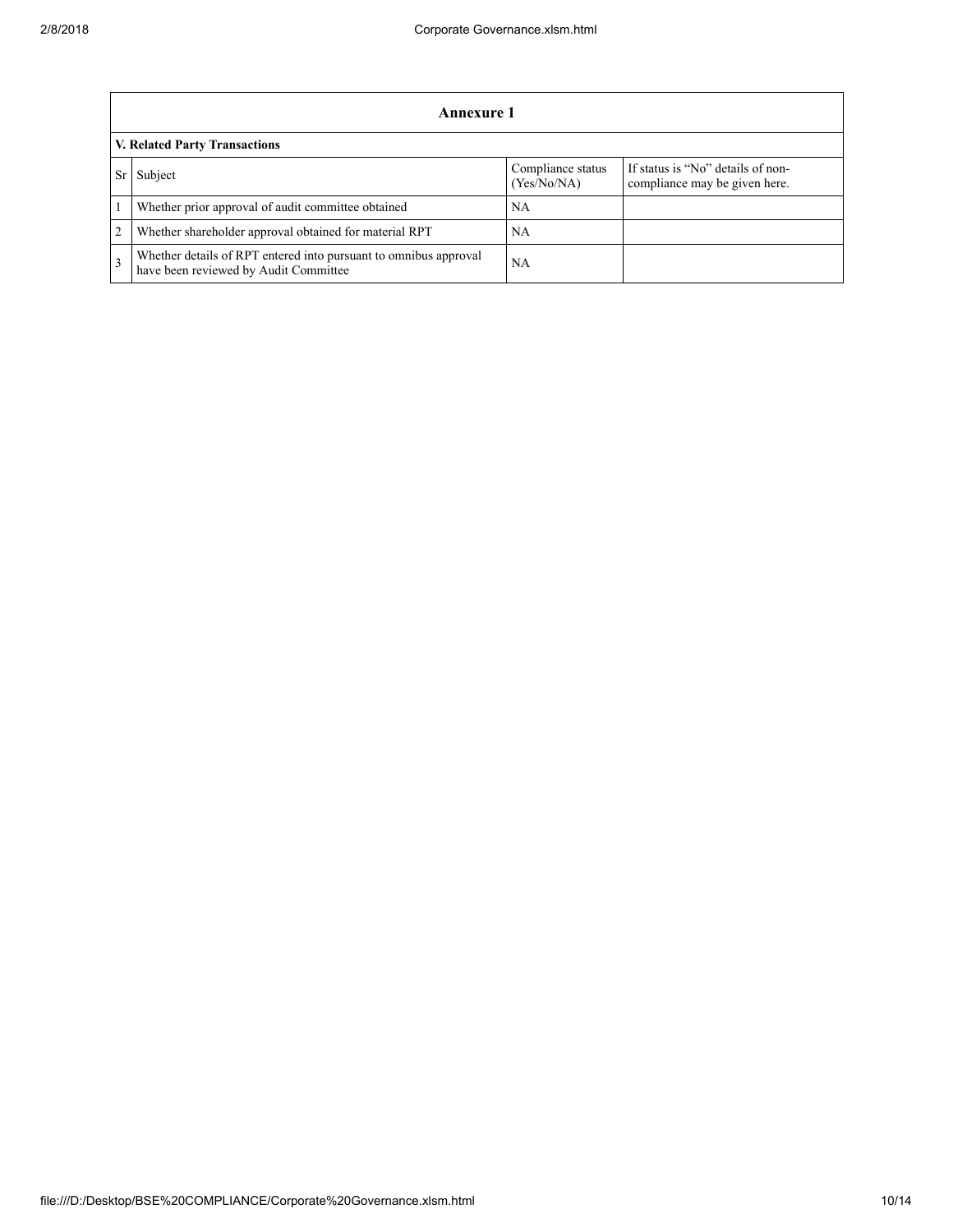|                | <b>Annexure 1</b>                                                                                                                                                                                               |                               |  |  |  |  |  |  |  |
|----------------|-----------------------------------------------------------------------------------------------------------------------------------------------------------------------------------------------------------------|-------------------------------|--|--|--|--|--|--|--|
|                | <b>VI. Affirmations</b>                                                                                                                                                                                         |                               |  |  |  |  |  |  |  |
| Sr             | Subject                                                                                                                                                                                                         | Compliance<br>status (Yes/No) |  |  |  |  |  |  |  |
|                | The composition of Board of Directors is in terms of SEBI (Listing obligations and disclosure requirements)<br>Regulations, 2015                                                                                | <b>Yes</b>                    |  |  |  |  |  |  |  |
| $\overline{2}$ | The composition of the following committees is in terms of SEBI(Listing obligations and disclosure requirements)<br>Regulations, 2015 a. Audit Committee                                                        | <b>Yes</b>                    |  |  |  |  |  |  |  |
| 3              | The composition of the following committees is in terms of SEBI(Listing obligations and disclosure requirements)<br>Regulations, 2015. b. Nomination & remuneration committee                                   | <b>Yes</b>                    |  |  |  |  |  |  |  |
| $\overline{4}$ | The composition of the following committees is in terms of SEBI(Listing obligations and disclosure requirements)<br>Regulations, 2015. c. Stakeholders relationship committee                                   | <b>Yes</b>                    |  |  |  |  |  |  |  |
| 5              | The composition of the following committees is in terms of SEBI(Listing obligations and disclosure requirements)<br>Regulations, 2015. d. Risk management committee (applicable to the top 100 listed entities) | NA.                           |  |  |  |  |  |  |  |
| 6              | The committee members have been made aware of their powers, role and responsibilities as specified in SEBI<br>(Listing obligations and disclosure requirements) Regulations, 2015.                              | Yes                           |  |  |  |  |  |  |  |
| $\overline{7}$ | The meetings of the board of directors and the above committees have been conducted in the manner as specified in<br>SEBI (Listing obligations and disclosure requirements) Regulations, 2015.                  | <b>Yes</b>                    |  |  |  |  |  |  |  |
| 8              | This report and/or the report submitted in the previous quarter has been placed before Board of Directors.                                                                                                      | <b>Yes</b>                    |  |  |  |  |  |  |  |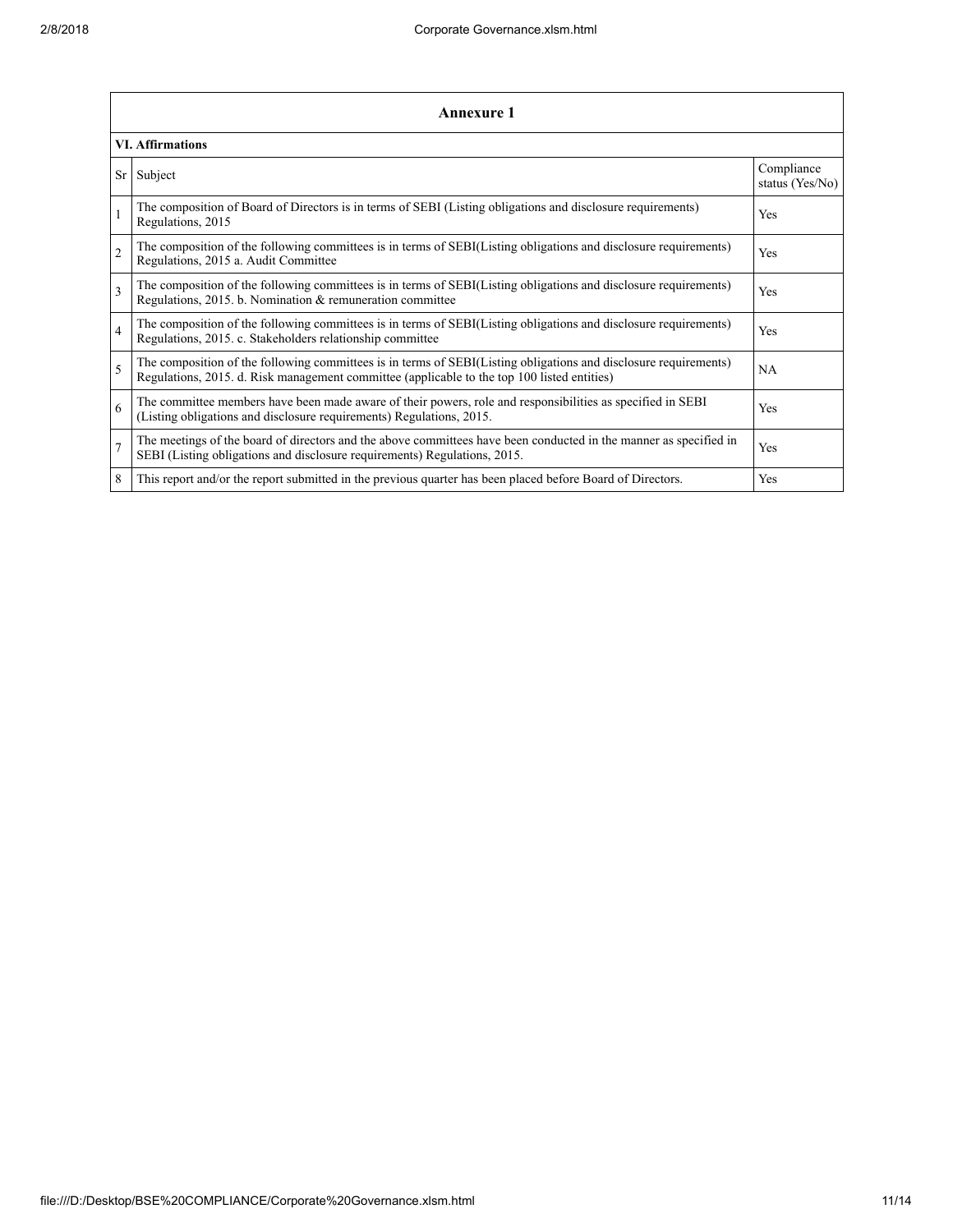|                | <b>Annexure III</b>                                                                                                                                                                  |                                              |                                     |                                                                      |  |  |  |  |  |
|----------------|--------------------------------------------------------------------------------------------------------------------------------------------------------------------------------------|----------------------------------------------|-------------------------------------|----------------------------------------------------------------------|--|--|--|--|--|
|                | Annexure III to be submitted by listed entity at the end of 6 months after end of financial year along-with second quarter report of<br>next financial year                          |                                              |                                     |                                                                      |  |  |  |  |  |
|                | <b>I. Affirmations</b>                                                                                                                                                               |                                              |                                     |                                                                      |  |  |  |  |  |
| Sr             | Broad heading                                                                                                                                                                        | Regulation<br>Number                         | Compliance<br>status<br>(Yes/No/NA) | If status is "No" details of<br>non-compliance may be<br>given here. |  |  |  |  |  |
|                | Copy of the annual report including balance sheet, profit and loss account,<br>directors report, corporate governance report, business responsibility<br>report displayed on website | 46(2)                                        | Yes                                 |                                                                      |  |  |  |  |  |
| $\overline{2}$ | Presence of Chairperson of Audit Committee at the Annual General<br>Meeting                                                                                                          | 18(1)(d)                                     | Yes                                 |                                                                      |  |  |  |  |  |
| 3              | Presence of Chairperson of the nomination and remuneration committee at<br>the annual general meeting                                                                                | 19(3)                                        | Yes                                 |                                                                      |  |  |  |  |  |
| 4              | Whether "Corporate Governance Report" disclosed in Annual Report                                                                                                                     | $34(3)$ read with<br>para C of<br>Schedule V | Yes                                 |                                                                      |  |  |  |  |  |